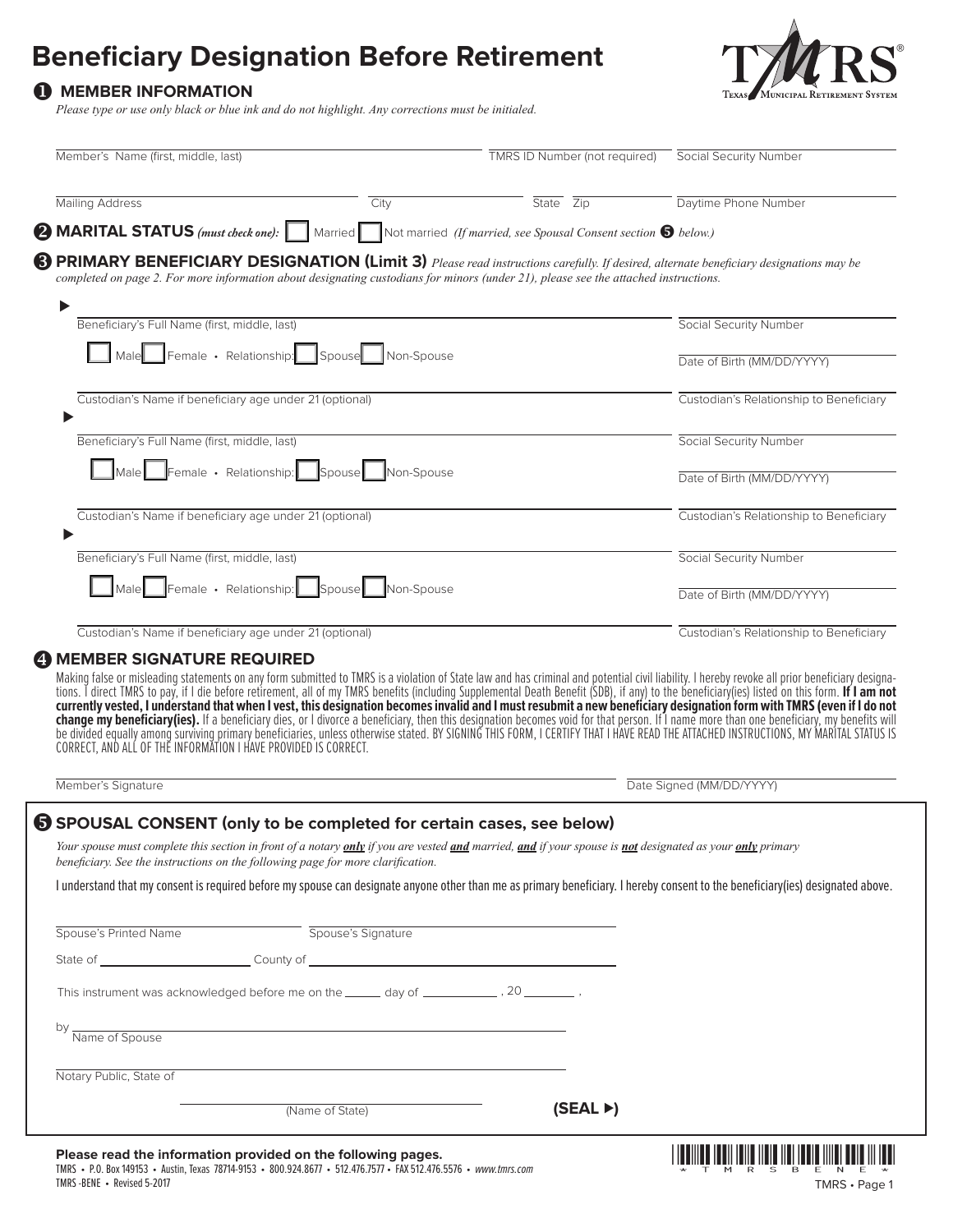### **PURPOSE**

This form allows you, as a not-vested or vested member, to make or change your beneficiary designation for a non-retired membership. Please visit MyTMRS at *www.tmrs.com* to see if you are eligible to make or change your beneficiary designation online.

- You are vested with TMRS if you have 5 or more years of service (some cities require 10 years to vest). Once you are vested, you may leave your account balance with TMRS until you become eligible for retirement, even if you terminate employment covered by TMRS. If you do not know if you are vested please contact TMRS directly.
- If you have not retired and have worked for more than one city, the beneficiary designation on this form applies to benefits at all cities.
- This beneficiary designation only applies to a not-vested or vested membership that has not been retired. If your membership has been retired, please use the Beneficiary Designation – After Retirement form.

| <b>NOT-VESTED</b>                                                                                                                                                                                                                                            | <b>VESTED</b>                                                                                                                                                                                                                                                                                                                                                                                                                                                                                                                          |  |
|--------------------------------------------------------------------------------------------------------------------------------------------------------------------------------------------------------------------------------------------------------------|----------------------------------------------------------------------------------------------------------------------------------------------------------------------------------------------------------------------------------------------------------------------------------------------------------------------------------------------------------------------------------------------------------------------------------------------------------------------------------------------------------------------------------------|--|
| If you are Not-Vested, your designated beneficiary is entitled to re-<br>ceive your account balance if you die prior to retirement. If you have<br>not designated a beneficiary and you are not vested, your account<br>balance will be paid to your estate. | If you are Vested, your designated beneficiary is entitled to receive<br>retirement benefits, if you die prior to retirement. If you have not<br>designated a beneficiary after you vest, retirement benefits will be<br>paid in the following manner:<br>To your surviving spouse; or<br>To your surviving children if there is no spouse; or<br>To your last valid beneficiary designated with TMRS if there<br>ш<br>are no surviving children; or<br>To your estate if there is no prior valid beneficiary designated<br>with TMRS. |  |

### **SPOUSAL CONSENT**

**Spousal Consent for this non-retired membership is only needed if you are vested, and you are married, and your spouse is not designated as your only primary beneficiary.**

### **HOW LONG IS THE BENEFICIARY DESIGNATION VALID?**

The designation on this form is valid until:

- You submit another valid beneficiary designation selection; or
- You apply for retirement and designate a beneficiary; or
- **If not vested, once you become vested (at which time your designation on this form may become inoperative); you will need to submit this form again.**

### **DESIGNATING YOUR BENEFICIARY**

- You may designate up to three primary beneficiaries and up to three alternate beneficiaries.
- Unless directed otherwise in writing on this form, your benefits will be paid equally to the surviving primary beneficiaries, or equally to the surviving alternate beneficiaries, only if the designation with respect to each primary beneficiary is revoked by divorce (if designated as a spouse on the form) or death. Contact TMRS for instructions on how to provide for unequal distributions.
- If you desire to designate alternate beneficiaries, you must complete pages 1 and 2 of this form and submit both pages. TMRS will not accept page 2 without page 1.

### **PRESELECTING A RETIREMENT OPTION – Only for Vested Members**

If you are a vested member, you may choose to pre-select a retirement option for your beneficiary if you die prior to retirement. However, you are not required to pre-select an option. If you die prior to retirement and have not pre-selected an option, your beneficiary designated on this form would have the choice of receiving:

- Monthly payments for life (if only one person is designated); or
- Monthly payments for 15 years (reduced to 5 years for Estates and some Trusts see below); or
- A lump-sum refund of your account balance at the time of death.

If you choose to pre-select an option, you will need to complete the Vested Option Selection form. Please contact TMRS directly for assistance.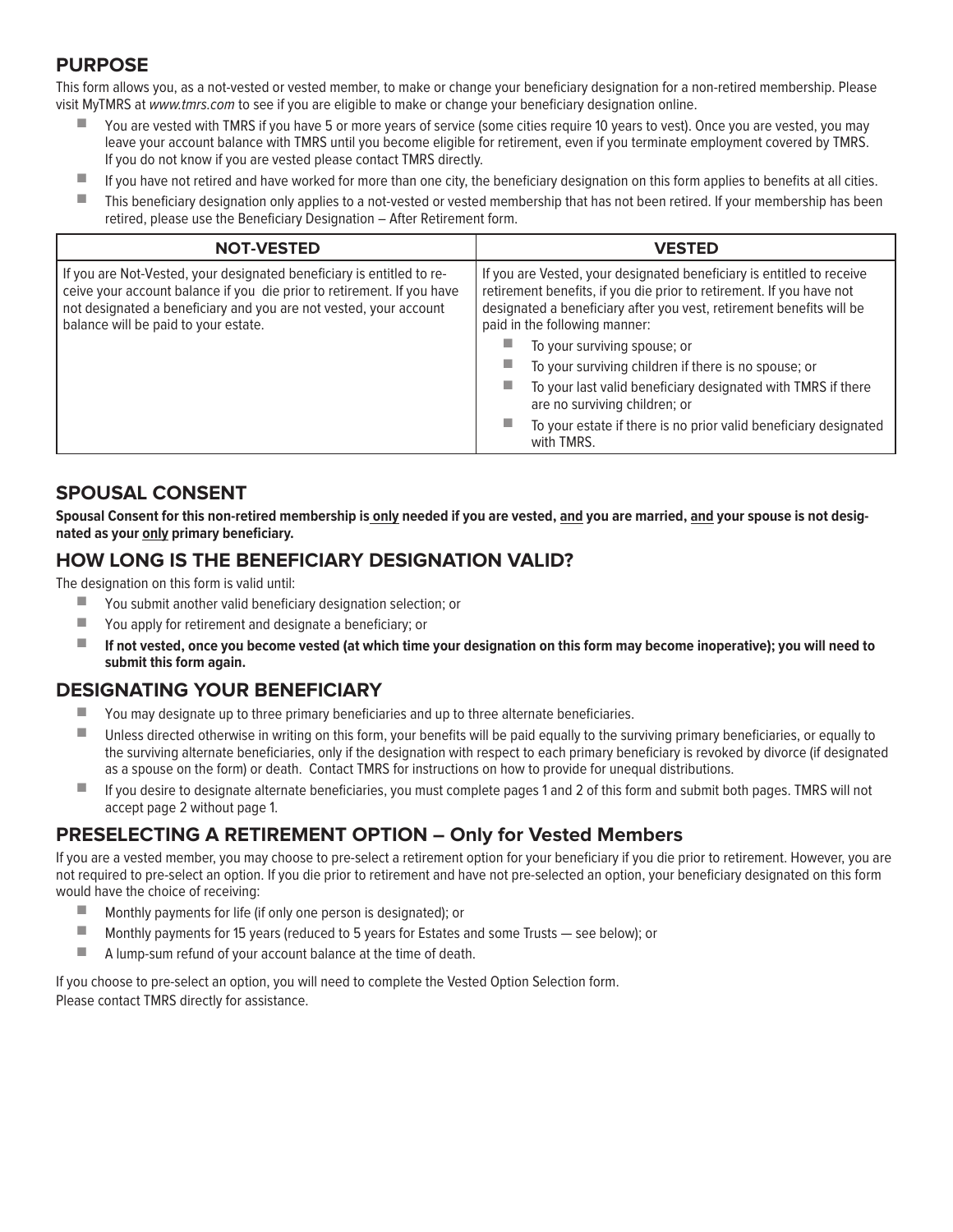## **Alternate Beneficiary Section (optional)**

#### **SPECIAL INSTRUCTION: Completion of this section is optional. If completed, page 2 must accompany page 1 when submitted to TMRS.**

**MEMBER INFORMATION** • *Please type or use only black or blue ink and do not highlight. Any corrections must be initialed.*  z

Member's Name (first, middle, last) TMRS ID Number (not required) Social Security Number

 $\bullet$  DESIGNATING AN ALTERNATE BENEFICIARY (LIMIT 3) *Please read instructions before completing. Unless otherwise specified, benefits will be divided equally among surviving alternate beneficiaries, only if the designation with respect to each primary beneficiary designated on page 1 of this form is revoked by reason of divorce (if designated as a spouse on the form) or death.*

| ▶                                                       |                                         |
|---------------------------------------------------------|-----------------------------------------|
| Beneficiary's Full Name (first, middle, last)           | Social Security Number                  |
| Male Female · Relationship: Spouse Non-Spouse           | Date of Birth (MM/DD/YYYY)              |
| Custodian's Name if beneficiary age under 21 (optional) | Custodian's Relationship to Beneficiary |
| Beneficiary's Full Name (first, middle, last)           | Social Security Number                  |
| Male Female · Relationship: Spouse Non-Spouse           | Date of Birth (MM/DD/YYYY)              |
| Custodian's Name if beneficiary age under 21 (optional) | Custodian's Relationship to Beneficiary |
| Beneficiary's Full Name (first, middle, last)           | Social Security Number                  |
| Male Female · Relationship: Spouse Non-Spouse           | Date of Birth (MM/DD/YYYY)              |
| Custodian's Name if beneficiary age under 21 (optional) | Custodian's Relationship to Beneficiary |

### **& MEMBER SIGNATURE REQUIRED**

*If you complete any part of page 2, your signature is required on both pages 1 and 2.*

I acknowledge that I am signing this form again, on this page 2, because I have elected to name an alternate beneficiary(ies) in addition to my primary beneficiary(ies). If I name more than one primary or alternate beneficiary, my benefits will be paid to the surviving primary beneficiaries in equal shares (unless I have otherwise directed on this form) or in equal shares to the surviving alternate beneficiaries if I am not survived by any primary beneficiary(ies). If a beneficiary dies, or I divorce a beneficiary, then this designation becomes void for that person. BY SIGNING THIS FORM, I CERTIFY THAT I HAVE READ THE ATTACHED INSTRUCTIONS, MY MARITAL STATUS IS CORRECT, AND ALL OF THE INFORMATION I HAVE PROVIDED IS CORRECT.

Member's Signature Date Signature Date Signed (MM/DD/YYYY)